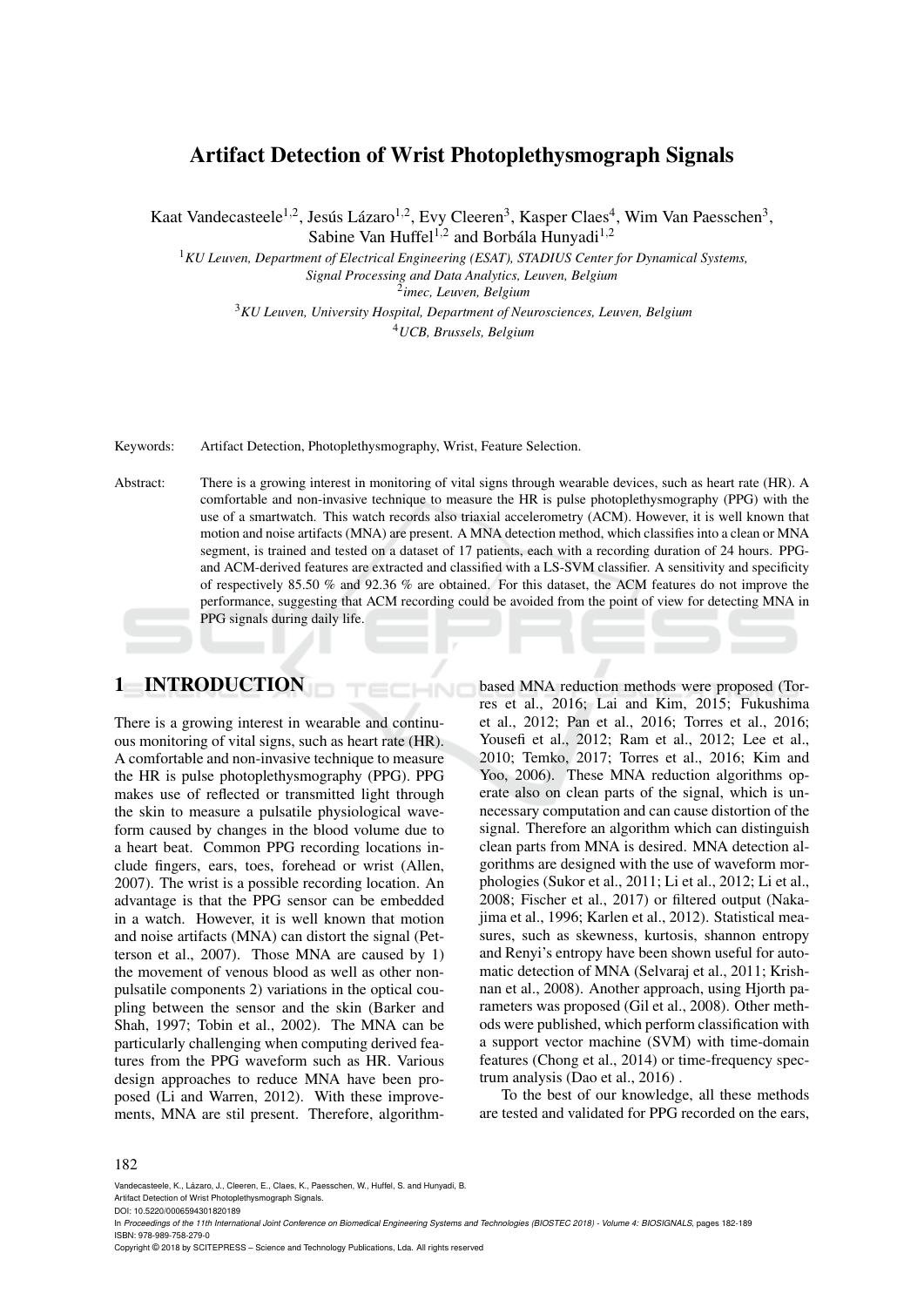fingers or forehead, but none have been validated on the wrist. Moreover, these methods are never tested on 24 hour recordings. In our paper, we propose an automated computer-based method for the detection of MNA in PPG signals, recorded with a wrist watch. The method is validated on 24-hour data recordings. The classification is performed with a LS-SVM model using previously published features (Selvaraj et al., 2011; Gil et al., 2008; Chong et al., 2014), together with new features. Additional to the PPG signals, most smart watches also record the accelerometry (ACM). Therefore, it is investigated if the ACM improves the MNA detection method. A backwards wrapper feature selection is implemented to determine which features are the most discriminative ones. The goal of the paper is to provide a reliable MNA detection method, validated for wrist PPG signals, and additionally to evaluate whether the ACM improves the detection performance.

## 2 METHODOLOGY

The methodology consists of five parts. Firstly, the data collection is described. Secondly, the extracted features from the PPG signal, are summarized. Thirdly, a LS-SVM-based classifier is discussed. Fourthly, a feature selection method is explained, which selects the most discriminative features. Lastly, the labelling process is explained. With the use of a reference signal, a label (Clean or MNA) is given to each PPG segment.

#### 2.1 Data Acquisition

The dataset, used in this experiment, contains recordings of 17 epilepsy patients, each with a duration around 24 hours. The epilepsy patients were recorded with a wired conventional multi-channel scalp EEG. Additionally to the standard clinical equipment, recordings were made with a wearable ECG device: the 180<sup>o</sup> eMotion Faros (Bittium Biosignals Ltd, 2017), and a wrist-worn PPG device: the E4 Empatica wristband (Empatica Inc, 2017). The Faros ECG was used in a single-channel configuration. The Empatica E4 measures reflective PPG using a green and a red LED on the wrist. The device returns a single channel which is obtained by combining the green and the red channels using Empatica's proprietary algorithm. Additional to the 1-channel PPG, the triaxial ACM is recorded. Considering that the intravenous insertion, used to administer medication in clinical practice, is routinely placed at the non-dominant wrist, the patients wore the Empatica watch on the dominant hand. The sampling rate of the Faros and Empatica (PPG/ACM) device are respectively 500Hz and 64Hz (PPG)/32 Hz (ACM).

#### 2.2 Feature Extraction

Features are extracted from both the PPG signal and ACM signal. Features from literature, which are previously shown to be useful, are combined with our own features. First, the PPG signal was preprocessed by a 5th order bandpass butterworth filter [0.5 - 12 Hz]. The ACM was preprocessed by a 3th order butterworth filter [0.2 - 10Hz]. The PPG signal and corresponding ACM data are segmented in 7 seconds, because it was reported to be the optimal segment length for MNA detection (Chong et al., 2014).

#### 2.2.1 PPG

The following features were extracted from the PPG segments:

- Standard Deviation of Pulse-to-Pulse Interval (*ST DHR*), Standard Deviation of Pulse-to-Pulse Amplitude (*ST Damp*), Standard Deviation of Systolic and Diastolic Ratio (*STD<sub>SD</sub>*) and Mean-Standard Deviation of Pulse Shape (*STD<sub>WAV</sub>*), which are described in (Chong et al., 2014)
- Kurtosis (K) and Shannon Entropy (SE), which are described in (Selvaraj et al., 2011)
- Variance (Var) of the signal segment
- The frequency of the first/second/third-largest peak in the power spectrum (FLP/SLP/TLP), which are expected to be around 1Hz (the HR frequency)/ 2Hz (the first harmonic)/ 3Hz (the second harmonic) for a clean segment
- Spectral Shannon entropy (SSE), which is the shannon entropy of the power spectrum
- Hjorth parameters: H1 and H2, which represents respectively the central frequency and half of the bandwidth (Gil et al., 2008)

In order to calculate the features *STD<sub>HR</sub>* and *ST Damp*, the location and amplitude of the pulse peaks are needed. The feature *ST DSD* requires the systolic and diastolic time, which are respectively the rising time from valley to peak and the falling time from peak to the next valley. The feature *ST DWAV* require the alignment of the pulses in a segment, which is done with the peak location. To calculate the location and amplitude of the pulse peaks and pulse valleys, an algorithm developed in (Lázaro et al., 2014) is used. This algorithm consists of two phases: a linear filtering transformation and an adaptive thresholding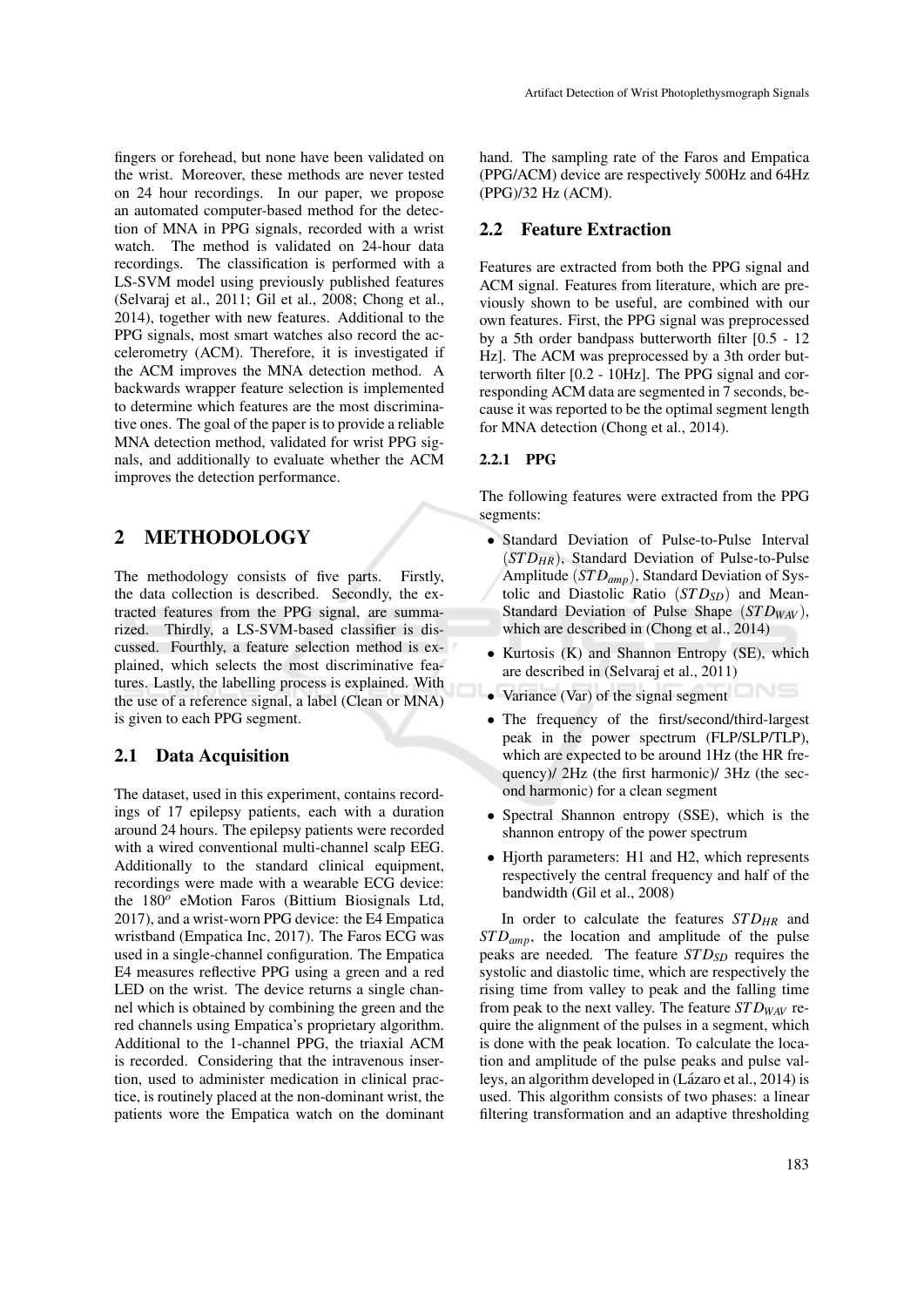operation. The filtering step consists of a linear-phase FIR low-pass-differentiator filter, which is used to accentuate the abrupt upslopes of the PPG pulses. The abrupt upslopes correspond to peaks in the filtered signal, which are detected by an adaptive thresholding operation. Once the peaks in the filtered signal are found, the maximum and minimum point in the original PPG signal are found.

#### 2.2.2 ACM

The following features were extracted from each direction and Euclidean norm of the ACM segments:

- 1. The maximal value of the rectified segment  $(max_x, max_y, max_z$  and  $max_{norm}$ )
- 2. The 90th percentile of the rectified segment (90*x*,90*y*,90*<sup>z</sup>* and 90*norm*)
- 3. The Variance of the segment  $(Var_x, Var_y, Var_z$  and *Varnorm*)
- 4. The mean absolute deviation of the segment  $(MAD_x, MAD_y, MAD_z$  and  $MAD_{norm}$
- 5. The norm of the segment (*Normx*,*Normy*,*Norm<sup>z</sup>* and *Normnorm*)

## 2.3 LS-SVM based Classification of MNA

The classification is done with a LS-SVM (Least Squares Support Vector Machines) classifier (De Brabanter et al., 2003) using a linear kernel. The classifier is trained and tested within a leave-one-patient-out cross-validation (LOPO-CV) approach. In this way, no data of the patient itself is used for the training. To evaluate the classifier, the sensitivity (proportion of MNA segments that are correctly classified), the specificity (the proportion of clean segments that are correctly classified) and the accuracy are calculated. The classifier is tested with only PPG features, only ACC features and all the features together.

#### 2.4 Feature Selection

In order to investigate which features are discriminative for clean and MNA PPG segments, a backwards wrapper feature selection method is implemented. In Figure 1 a flow diagram of the method is shown. At the start, the total feature set is used to train and test the classifier within a LOPO-CV approach. As evaluation criteria, the F1-score is calculated, which is the harmonic mean of the sensitivity and the specificity. In a next step, new feature sets are created by leaving out each feature one time. So, if there are N features,

N new feature sets are created. Again the classifier is trained and tested with these new feature sets within a LOPO-CV approach and the F1-scores are calculated. Next, the maximal F1-score, corresponding to the best new feature set, is compared with the original F1-score. If this F1-score is higher or equal, this feature doesn't improve the classification problem and is removed. Whole the procedure is calculated again by starting with the new feature set, corresponding to the highest F1-score. With every iteration only 1 feature can be removed. The method will stop when all the new F1-scores are lower.



Figure 1: Flowchart: Backwards wrapper feature selection.

The feature selection procedure was performed on the PPG features, ACM features and all the features together.

#### 2.5 Reference Signal: ECG

In order to train and test a classifier, labels for each segment are needed. A visual reference is avoided because it's very subjective, i.e. different visual inspectors annotate the segments differently. Furthermore, it would be very time consuming to annotate a whole dataset of 408 hours (17\*24 hours). Instead, we performed an automatic labelling procedure based on the reference electrocardiography (ECG) signal, similarly as in (Chong et al., 2014). The heart rate variability (HRV) is calculated, by finding the location of the R-peaks (Varon et al., 2015). For each PPG segment and corresponding ECG segment, the mean RR-interval (*RRECG*) and mean PP-interval (*PPPPG*) and standard deviation of the RR- and PP-interval  $(TD_{ECG}$  and  $STD_{PPG}$ ) are calculated. A segment is classified as MNA, if  $|RR_{ECG} - PP_{PPG}| > 150$ *ms* or  $|STD_{ECG} - STD_{PPG}| > 100$ *ms*. These thresholds are set empirically based on a subset of the data.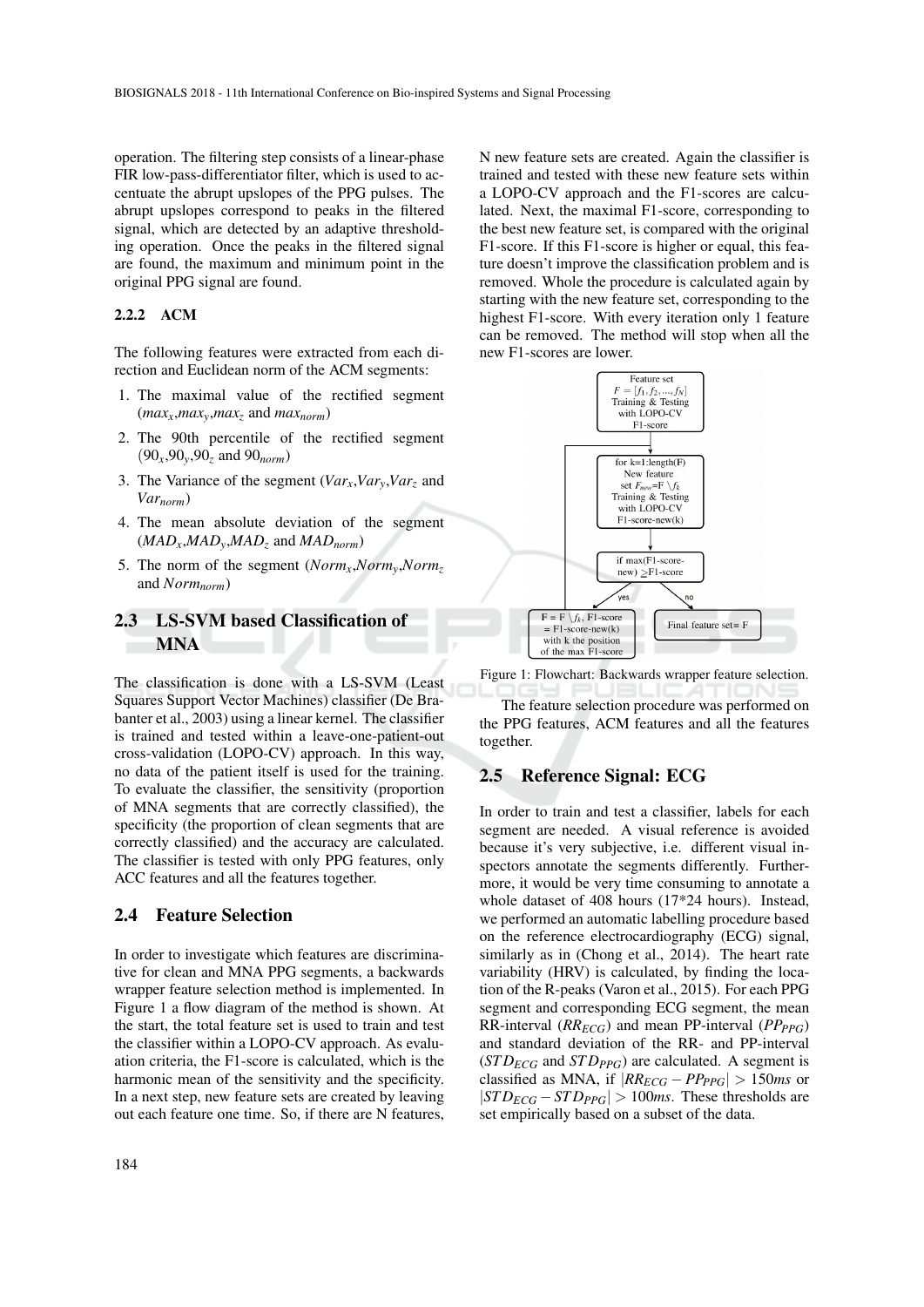### 3 RESULTS AND DISCUSSION

#### 3.1 Feature Selection

In table 1, 2 and 3 the selected features are shown in bold, starting from respectively the PPG, ACM and all the features. From the newly proposed PPG features, 3 features are retained by the feature selection: the variance, the frequency of the second and third largest peak in the power spectrum. These 3 features do have an added value for the MNA detection algorithm. The feature selection process with the ACM features shows that all features which make use of the y-direction are left out. The y-direction is the direction along the lower arm, from wrist towards the elbow, as shown in Fig. 2. The accelerometry in this direction doesn't have an added value for the algorithm for this dataset.



It might be that motion in the y-direction, which is along the direction of the lower arm, causes less MNA than the other directions. Another reason can be that this direction is less present during daily motion compared to the other directions. The feature selection process with all the features shows that 4 from the 13 PPG-derived and 10 from the 20 ACM-derived features are removed. It seems that the ACM-features have an added value, but this added value is only minor. With all the resulting features, a F1-score of 0.8841 is obtained. If 1 of those PPG-derived features is removed, a F1-score between 0.8474 and 0.8836 is obtained. If one of the ACM-derived features is removed, a F1-score between 0.8831 and 0.8841 is obtained. So leaving out a ACM-feature would only decrease the F1-score slightly.

### 3.2 Classification Performance

In Figure 3 the sensitivities (Sens), specificities (Spec) and accuracies (Acc) are plotted for all the patients. The sensitivity (specificity) is the proportion of MNA (clean) segments that are correctly classified.

Table 1: Feature selection PPG.

 $STD_{HR}$ ,  $STD_{amp}$ ,  $STD_{SD}$  and  $STD_{WAV}$ K and SE Var FLP, SLP and TLP SSE H1 and H2

Table 2: Feature selection ACC.

 $max_x$ ,  $max_y$ ,  $max_z$  and  $max_{norm}$ 90x, 90*y*, 90<sup>z</sup> and 90norm Varx, *Vary*, Var<sup>z</sup> and Varnorm  $\textbf{MAD}_x$ ,  $\textbf{MAD}_y$ ,  $\textbf{MAD}_z$  and  $\textbf{MAD}_{norm}$ *Normx*, *Normy*, *Norm<sup>z</sup>* and Normnorm

Table 3: Feature selection ALL.

| $STD_{HR}$ , $STD_{amp}$ , $STD_{SD}$ and $STD_{WAV}$                                                                    |  |  |  |
|--------------------------------------------------------------------------------------------------------------------------|--|--|--|
| <b>K</b> and SE                                                                                                          |  |  |  |
| Var                                                                                                                      |  |  |  |
| FLP, SLP and TLP                                                                                                         |  |  |  |
| SSE                                                                                                                      |  |  |  |
| $H1$ and $H2$                                                                                                            |  |  |  |
| $\max_{x}$ , $max_{y}$ , $max_{z}$ and $\max_{norm}$                                                                     |  |  |  |
| $90_x$ , $90_y$ , $90_z$ and $90_{norm}$                                                                                 |  |  |  |
| $Var_x$ , $Var_y$ , $Var_z$ and $Var_{norm}$                                                                             |  |  |  |
| $MAD_x$ , $MAD_y$ , $\textbf{MAD}_z$ and $\textbf{MAD}_{norm}$                                                           |  |  |  |
| $\mathbf{Norm}_{\mathbf{x}}, \mathbf{Norm}_{\mathbf{y}}, \mathbf{Norm}_{\mathbf{z}}$ and $\mathbf{Norm}_{\mathbf{norm}}$ |  |  |  |

The accuracy is the proportion of segments that are correctly classified. In Table 4 the average values  $\pm$ standard deviations are shown.

The performance with PPG features is similar as the performance with all features. Adding the ACM features to the classification does not increase the performance. The reason is that the PPG signal has already enough information on itself. The MNA segments show large differences with clean segments, which is illustrated in Figure 4.

By using only the ACM features, a low sensitivity is obtained. This is due to the fact that not all kind of MNA are caused by wrist motion. For example subtle finger motion, which is shown in Figure 5, or bad positioning of the sensor cause MNA, but there is no corresponding ACM activation.

In table 5 previous experiments and results from literature are summarized. In all the studies reflective PPG with infrared light is recorded. The dataset and sensor type are different for each study, which makes it difficult to compare quantitatively the results.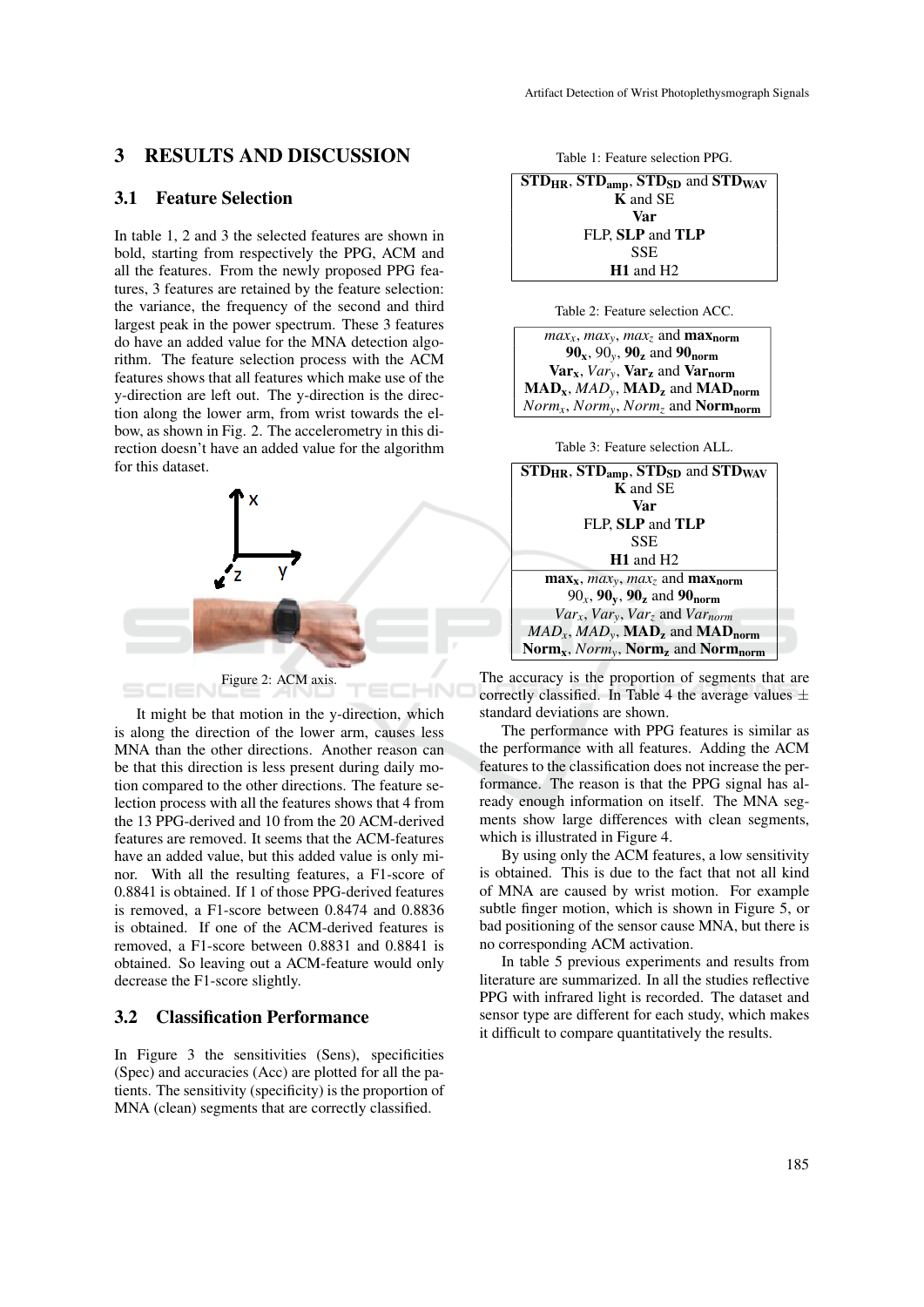

Figure 3: Classification performance.

Table 4: Classification performance.



Figure 4: Example: Clean (blue) and MNA (red) PPG segments with 3 axis ACM.

#### 3.3 Overall Data Quality

In total  $44.26\% \pm 16.20\%$  of the data is labeled as MNA based on the reference signal,  $43.38\% \pm$ 15.62% of the data is detected as MNA by the algorithm. This means that close to half of the measured data are contaminated with MNA, so that the heart rate variability cannot be reliably estimated by the algorithm (Lázaro et al., 2014) from the recorded signals. Note that our dataset was acquired from patients in a hospital environment. The patients are continuously monitored with wired EEG, which limit their mobility. Outside the hospital these percentages are probably even higher.



Figure 5: Example: Clean (blue) and MNA, caused by finger motion, (red) PPG.

### 3.4 Limitations and Further Work

The algorithm is tested on a data set, recorded in the hospital. The algorithm should also be tested on daily life data, recorded outside the hospital.

Only one type of sensor is tested (wrist reflective PPG). It should be extended to other sensors. In order to compare the different studies, the MNA detection algorithms should be tested on the same data sets.

The MNA detection method, explained in this paper, makes use of a fixed window length of 7s. A method should be investigated to automatically determine the length of the MNA.

Other models should be tested for this classification problem, for example deep neural networks.

Extracting HR and HRV is more challenging during these artifactual segments and further signal processing techniques are needed. Further studies must be elaborated to assess how these MNA affect to the different HRV indices.

# 4 CONCLUSIONS

The goal of the paper is to provide a reliable motion and noise artifact (MNA) detection method for PPG signals, recorded with a wrist watch. PPG- and ACMderived features are extracted and classified with a LS-SVM classifier. For this dataset, the ACM features do not improve the performance, suggesting that ACM recording could be avoided from the point of view for detecting MNAs in PPG signals.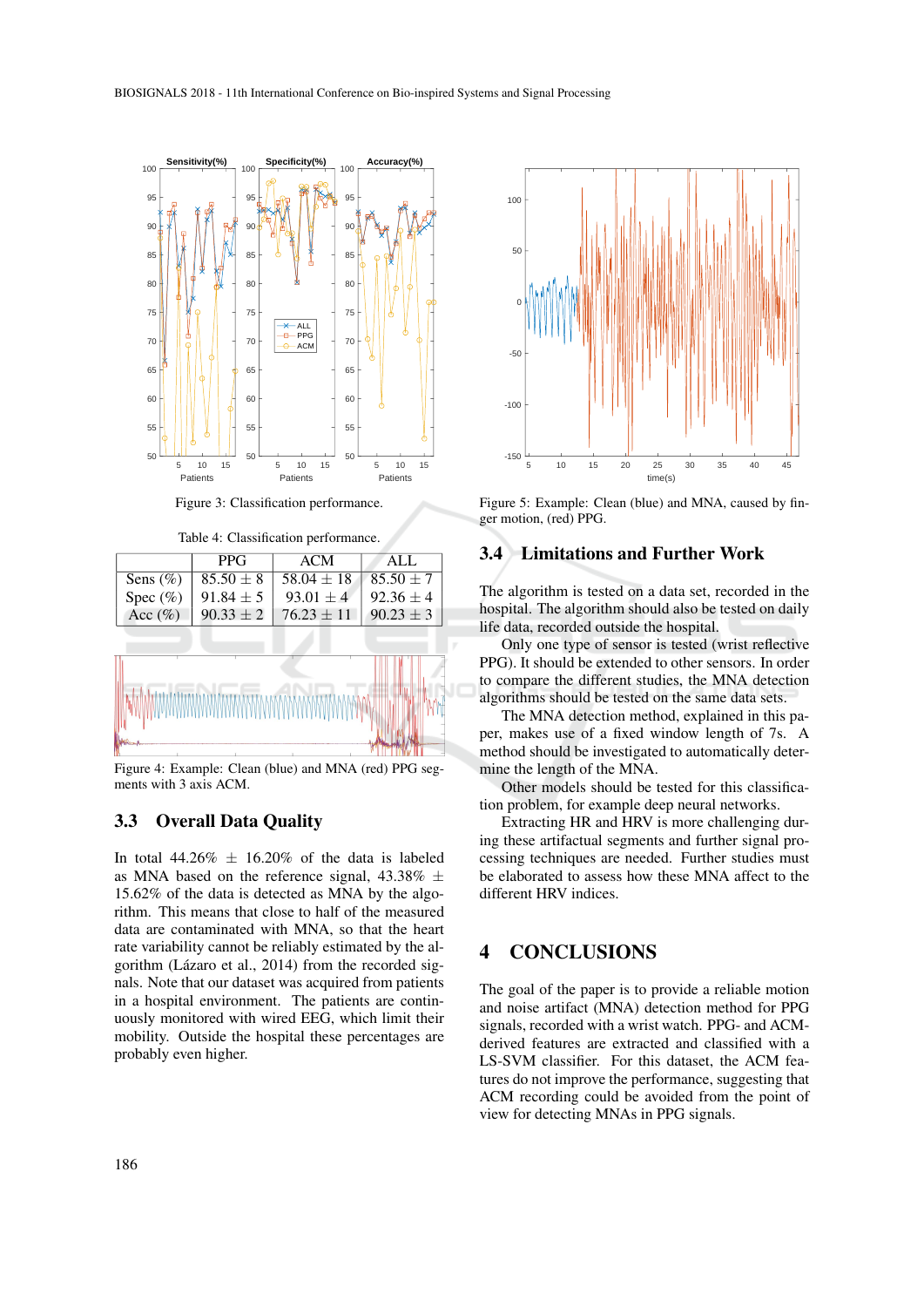| No. subjects (Rec. duration) | Sensor type         | Type of movement      | Results              |  |
|------------------------------|---------------------|-----------------------|----------------------|--|
| Sukor et al., 2011           |                     |                       |                      |  |
|                              |                     |                       | Acc: $83 \pm 11$     |  |
| 13(8 min)                    | Finger              | Hand movements        | Se: $89 \pm 10$      |  |
|                              |                     |                       | Sp: $77 \pm 19$      |  |
| Selvaraj et al., 2011        |                     |                       |                      |  |
|                              |                     |                       | Acc: 99.0/94.8/93.3  |  |
| $10(5 - 20 \text{ min})$     | Ear/Finger/Forehead | Involuntary movements | Se: 100/99.3/96.3    |  |
|                              |                     |                       | Sp: 98.9/93.8/91.9   |  |
|                              |                     |                       | Acc: 88.8            |  |
| 14 (10 min)                  | Finger              | Voluntary movements   | Se: 86.9             |  |
|                              |                     |                       | Sp: 98.3             |  |
| Chong et al., 2014           |                     |                       |                      |  |
|                              |                     |                       | Acc: $94.4 \pm 3.3$  |  |
| 11(10 min)                   | Forehead            | Head movement         | Se: $94.7 \pm 3.4$   |  |
|                              |                     |                       | Sp: $94.7 \pm 4.5$   |  |
|                              |                     |                       | Acc: $93.4 \pm 3.5$  |  |
| $9(10 \text{ min})$          | Finger              | Finger movement       | Se: $88.8 \pm 7.9$   |  |
|                              |                     |                       | Sp: $96.7 \pm 3.0$   |  |
|                              |                     |                       | Acc: $93.7 \pm 2.7$  |  |
| $9(45 \text{ min})$          | Finger/Forehead     | Stair-climbing        | Se: $93.9 \pm 5.0$   |  |
|                              |                     |                       | Sp: $91.4 \pm 2.0$   |  |
| Dao et al., 2016             |                     |                       |                      |  |
|                              |                     |                       | Acc: $95.7 \pm 0.82$ |  |
| 11(10 min)                   | Forehead            | Head movement         | Se: $93.0 \pm 5.75$  |  |
|                              |                     |                       | Sp: $96.6 \pm 1.48$  |  |
|                              |                     |                       | Acc: $97.5 \pm 1.50$ |  |
| 11(10 min)                   | Finger              | Finger movement       | Se: $96.4 \pm 2.34$  |  |
|                              |                     |                       | Sp: $98.1 \pm 1.43$  |  |
|                              |                     |                       | Acc: $95.3 \pm 1.34$ |  |
| 10                           | Forehead            | <b>UMMC</b> hospital  | Se: $90.8 \pm 2.83$  |  |
|                              |                     |                       | Sp: $98.7 \pm 1.07$  |  |
|                              |                     |                       | Acc: $94.3 \pm 1.64$ |  |
| 10                           | Finger              | <b>UMMC</b> hospital  | Se: $88.5 \pm 2.23$  |  |
|                              |                     |                       | Sp: $96.9 \pm 1.86$  |  |
|                              |                     |                       |                      |  |

Table 5: Comparison with literature [Rec.=Recording, Acc=Accuracy, Se=Sensitivity, Sp=Specificity, Results are in %].

### ACKNOWLEDGEMENTS

SeizeIT is a project realized in collaboration with imec. Project partners are KU Leuven, UCB Pharma, Byteflies and Pilipili, with project support from VLAIO (Flanders Innovation and Entrepreneurship) and Innoviris.

Bijzonder Onderzoeksfonds KU Leuven (BOF): SPARKLE Sensor-based Platform for the Accurate and Remote monitoring of Kinematics Linked to E-health #: IDO-13-0358; The effect of perinatal stress on the later outcome in preterm babies #: C24/15/036; TARGID - Development of a novel diagnostic medical device to assess gastric motility #: C32-16-00364. Agentschap Innoveren & Ondernemen (VLAIO): Project #: STW 150466 OSA +, O&O HBC 2016 0184 eWatch. iMinds Medical Information Technologies: Dotatie-Strategisch basis onderzoek (SBO- 2016); ICON: HBC.2016.0167 SeizeIT. European Research Council: The research leading to these results has received funding from the European Research Council under the European Union's Seventh Framework Programme (FP7/2007-2013) / ERC Advanced Grant: BIOTENSORS (*n <sup>o</sup>* 339804). This paper reflects only the authors' views and the Union is not liable for any use that may be made of the contained information.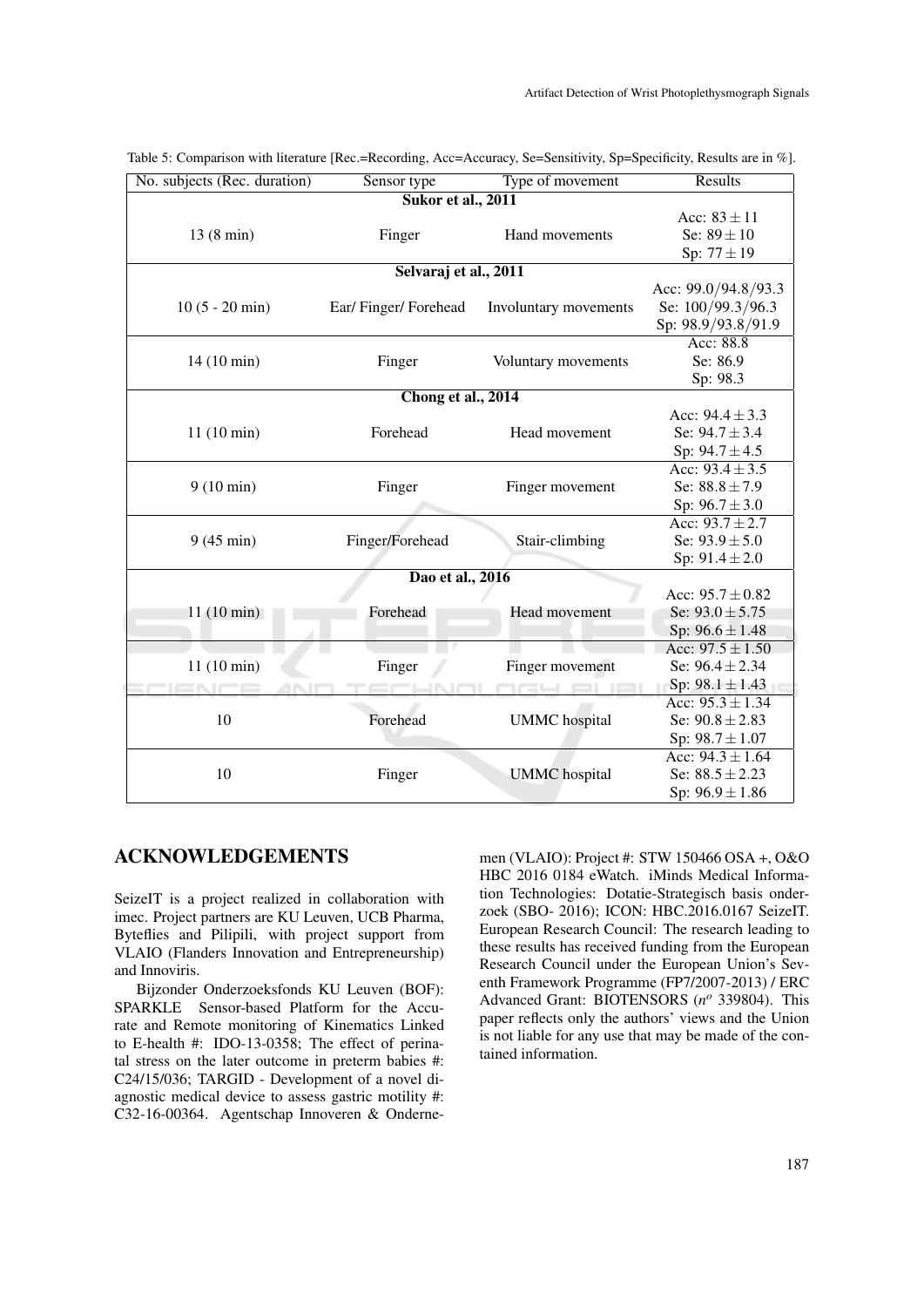#### REFERENCES

- Allen, J. (2007). Photoplethysmography and its application in clinical physiological measurement. *Physiol. Meas.*, 28(3):R1–R39.
- Barker, S. and Shah, N. (1997). The effects of motion on the performance of pulse oximeters in volunteers (revised publication). *Anesthesiology*, (86):101–108.
- Bittium Biosignals Ltd (2017). eMotion Faros 180. http://www.megaemg.com/products/faros/. [Online; accessed 22-August-2017].
- Chong, J. W., Dao, D. K., Salehizadeh, S. M., McManus, D. D., Darling, C. E., Chon, K. H., and Mendelson, Y. (2014). Photoplethysmograph Signal Reconstruction Based on a Novel Hybrid Motion Artifact Detection Reduction Approach. Part I: Motion and Noise Artifact Detection. *Ann. Biomed. Eng.*, 42(11):2238– 2250.
- Dao, D., Salehizadeh, S. M. A., Noj, Y., Chong, J. W., Cho, C., Mcmanus, D., Darling, C. E., Mendelson, Y., and Chon, K. H. (2016). A Robust Motion Artifact Detection Algorithm for Accurate Detection of Heart Rates from Photoplethysmographic Signals using Time-Frequency Spectral Features. *IEEE J. Biomed. Heal. informatics*, 21(5):1242–1253.
- De Brabanter, K., Karsmakers, P., Ojeda, F., Alzate, C., De Brabanter, J., Pelckmans, K., De Moor, B., Vandewalle, J., and Suykens, J. a. K. (2003). LS-SVMlab Toolbox User's Guide. *Pattern Recognit. Lett.*, 3(February):179–202.
- Empatica Inc (2017). Empatica E4 wristband. https://www.empatica.com/e4-wristband. [Online; accessed 22-August-2017].
- Fischer, C., Domer, B., Wibmer, T., and Penzel, T. (2017). An algorithm for real-time pulse waveform segmentation and artifact detection in photoplethysmograms. *IEEE J. Biomed. Heal. Informatics*, 21(2):372–381.
- Fukushima, H., Kawanaka, H., Bhuiyan, M. S., and Oguri, K. (2012). Estimating heart rate using wrist-type photoplethysmography and acceleration sensor while running. In *Engineering in Medicine and Biology Society (EMBC), 2012 Annual International Conference of the IEEE*, pages 2901–2904. IEEE.
- Gil, E., María Vergara, J., and Laguna, P. (2008). Detection of decreases in the amplitude fluctuation of pulse photoplethysmography signal as indication of obstructive sleep apnea syndrome in children. *Biomed. Signal Process. Control*, 3(3):267–277.
- Karlen, W., Kobayashi, K., Ansermino, J. M., and Dumont, G. A. (2012). Photoplethysmogram signal quality estimation using repeated Gaussian filters and crosscorrelation. *Physiol. Meas.*, 33(10):1617–1629.
- Kim, B. S. and Yoo, S. K. (2006). Motion artifact reduction in photoplethysmography using independent component analysis. *IEEE Trans. Biomed. Eng.*, 53(3):566– 568.
- Krishnan, R., Natarajan, B., and Warren, S. (2008). Analysis and detection of motion artifact in photoplethysmographic data using higher order statistics. In *Acoustics, Speech and Signal Processing, 2008. ICASSP*

*2008. IEEE International Conference on*, pages 613– 616. IEEE.

- Lai, P. and Kim, I. (2015). Lightweight wrist photoplethysmography for heavy exercise: motion robust heart rate monitoring algorithm. *Healthcare Technology Letters*, 2(1):6–11.
- Lázaro, J., Gil, E., Vergara, J. M., and Laguna, P. (2014). Pulse rate variability analysis for discrimination of sleep-apnea-related decreases in the amplitude fluctuations of pulse photoplethysmographic signal in children. *IEEE J. Biomed. Heal. Informatics*, 18(1):240– 246.
- Lee, B., Han, J., Baek, H. J., Shin, J. H., Park, K. S., and Yi, W. J. (2010). Improved elimination of motion artifacts from a photoplethysmographic signal using a kalman smoother with simultaneous accelerometry. *Physiol Meas*, 31(12):1585–603.
- Li, K. and Warren, S. (2012). A wireless reflectance pulse oximeter with digital baseline control for unfiltered photoplethysmograms. *IEEE Trans. Biomed. Circuits Syst.*, 6(3):269–278.
- Li, K., Warren, S., and Natarajan, B. (2012). Onboard tagging for real-time quality assessment of photoplethysmograms acquired by a wireless reflectance pulse oximeter. *IEEE Trans. Biomed. Circuits Syst.*, 6(1):54–63.
- Li, Q., Mark, R. G., and Clifford, G. D. (2008). Robust heart rate estimation from multiple asynchronous noisy sources. *Physiol. Meas.*, 29(1):15–32.
- Nakajima, K., Tamura, T., and Miike, H. (1996). Monitoring of heart and respiratory rates by photoplethysmography using a digital filtering technique. *Med. Eng. Phys.*, 18(5):365–372.
- Pan, H., Temel, D., and AlRegib, G. (2016). Heartbeat: Heart beat estimation through adaptive tracking. In *Biomedical and Health Informatics (BHI), 2016 IEEE-EMBS International Conference on*, pages 587–590. IEEE.
- Petterson, M. T., Begnoche, V. L., and Graybeal, J. M. (2007). The effect of motion on pulse oximetry and its clinical significance. *Anesth. Analg.*, 105(6 suppl.):S78–84.
- Ram, M., Madhav, K. V., Krishna, E. H., Komalla, N. R., and Reddy, K. A. (2012). A novel approach for motion artifact reduction in ppg signals based on as-lms adaptive filter. *IEEE Trans Intrum Meas*, 16:1445–1457.
- Selvaraj, N., Mendelson, Y., Shelley, K. H., Silverman, D. G., and Chon, K. H. (2011). Statistical Approach for the Detection of Motion / Noise Artifacts in Photoplethysmogram. *Conf Proc IEEE Eng Med Biol Soc.*, pages 4972–4975.
- Sukor, J. A., Redmond, S. J., and Lovell, N. H. (2011). Signal quality measures for pulse oximetry through waveform morphology analysis. *Physiol. Meas.*, 32(3):369–384.
- Temko, A. (2017). Accurate heart rate monitoring during physical exercises using ppg. *IEEE Trans Biomed Eng.*, 64(9):2016–2024.
- Tobin, R. M., Pologe, J. A., and Batchelder, P. B. (2002). A